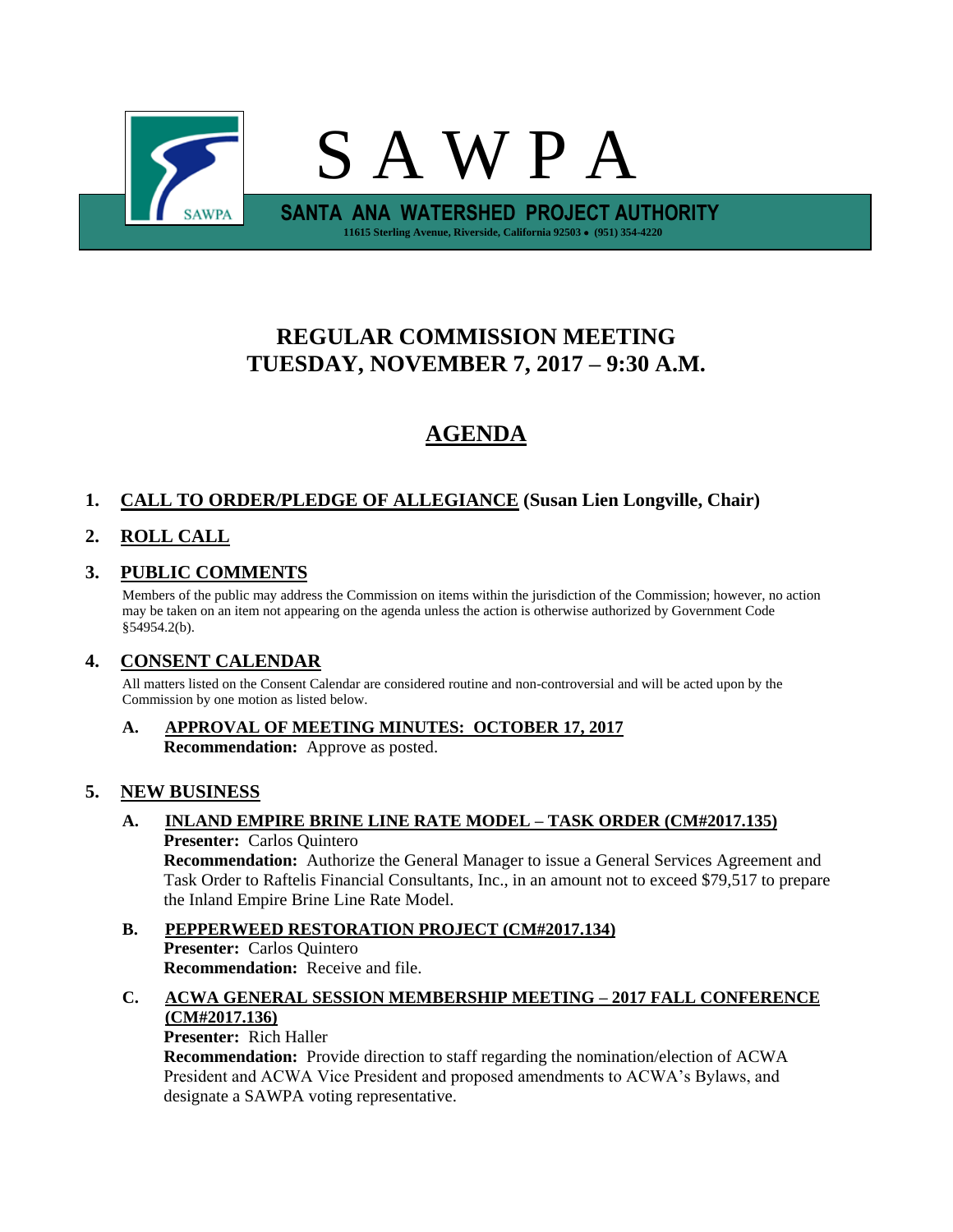SAWPA Commission Regular Meeting Agenda November 7, 2017 Page 2

#### **D. PROPOSITION 84 PROJECTS STATUS UPDATE Presenter:** Nicole Fortner **Recommendation:** Receive and file.

### **6. INFORMATIONAL REPORTS**

**Recommendation:** Receive for information.

- **A. CASH TRANSACTIONS REPORT – SEPTEMBER 2017 Presenter:** Karen Williams
- **B. UPDATE ON PA 22 COMMITTEE ACTIVITIES (CM#2017.133) Presenter:** Mark Norton
- **C. GENERAL MANAGER'S REPORT**
- **D. CHAIR'S COMMENTS/REPORT**
- **E. COMMISSIONERS' COMMENTS**

#### **F. COMMISSIONERS' REQUEST FOR FUTURE AGENDA ITEMS**

#### **7. CLOSED SESSION**

#### **A. CONFERENCE WITH LEGAL COUNSEL – EXISTING LITIGATION PURSUANT TO GOVERNMENT CODE SECTION 54956.9(d)(1)**

Name of Case: Spiniello Companies v. Charles King Company, Inc., Santa Ana Watershed Project Authority, The Ohio Casualty Insurance Company (Superior Court of Los Angeles BC616589)

#### **8. ADJOURNMENT**

Americans with Disabilities Act: If you require any special disability related accommodations to participate in this meeting, please call (951) 354-4230 or email kberry@sawpa.org. Notification at least 48 hours prior to the meeting will enable staff to make reasonable arrangements to ensure accessibility for this meeting. Requests should specify the nature of the disability and the type of accommodation requested.

Materials related to an item on this agenda submitted to the Commission after distribution of the agenda packet are available for public inspection during normal business hours at the SAWPA office, 11615 Sterling Avenue, Riverside, and available a[t www.sawpa.org,](http://www.sawpa.org/) subject to staff's ability to post documents prior to the meeting.

#### **Declaration of Posting**

I, Kelly Berry, Clerk of the Board of the Santa Ana Watershed Project Authority declare that on Wednesday, November 1, 2017, a copy of this agenda has been uploaded to the SAWPA website a[t www.sawpa.org](http://www.sawpa.org/) and posted in SAWPA's office at 11615 Sterling Avenue, Riverside, California.

 $\sqrt{s}$ 

Kelly Berry, CMC

\_\_\_\_\_\_\_\_\_\_\_\_\_\_\_\_\_\_\_\_\_\_\_\_\_\_\_\_\_\_\_\_\_\_\_\_\_\_\_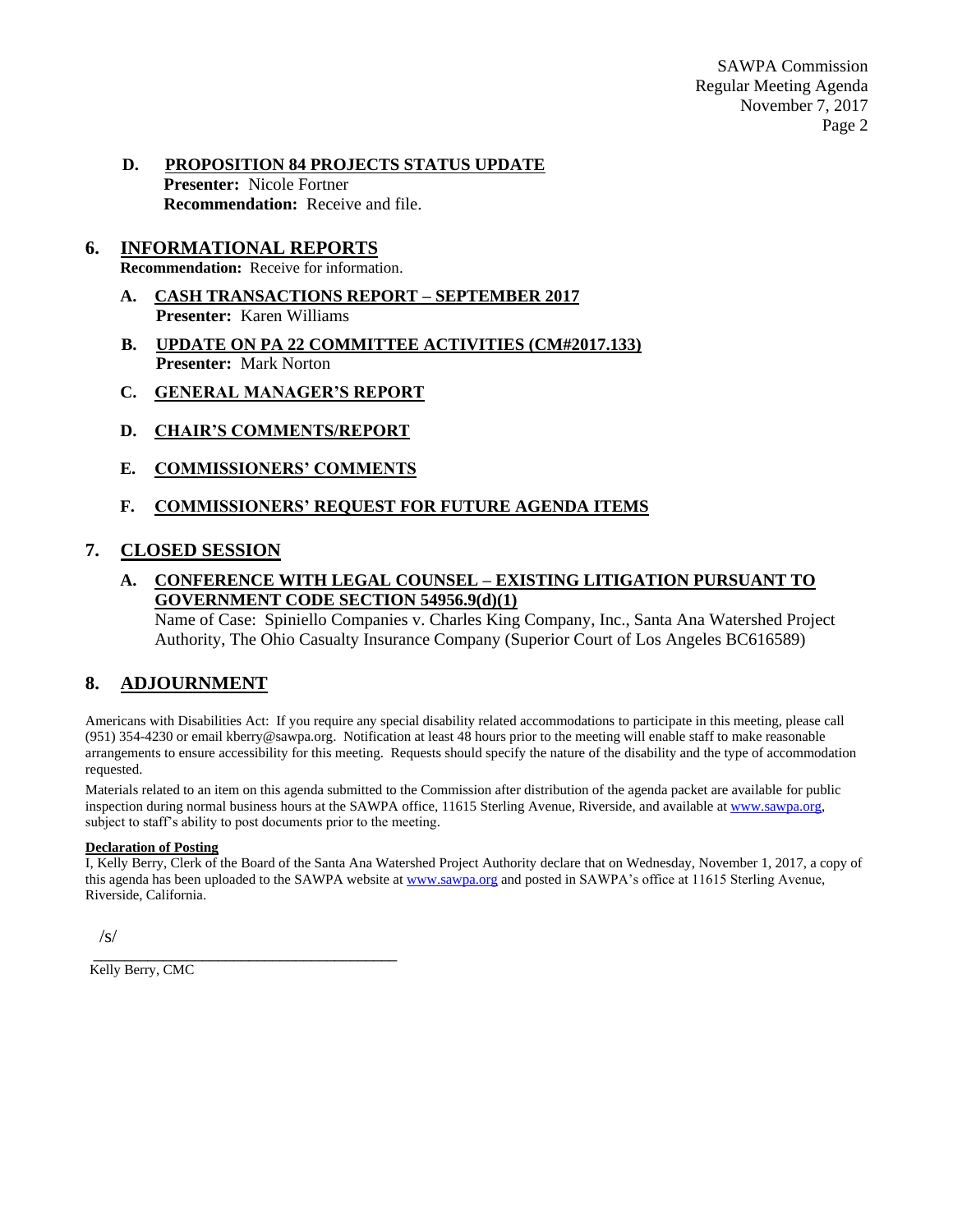#### **2017 SAWPA Commission Meetings | Events**

First and Third Tuesday of the Month; unless otherwise noticed, all Commission Workshops/Meetings begin at **9:30 a.m.** and are held at SAWPA.)

| <b>July</b>                                |                                   | <b>August</b>   |                                   |  |
|--------------------------------------------|-----------------------------------|-----------------|-----------------------------------|--|
| 7/4/17                                     | No Meeting (Independence Day)     | 8/1/17          | <b>Commission Workshop</b>        |  |
| 7/18/17                                    | <b>Regular Commission Meeting</b> | 8/15/17         | <b>Regular Commission Meeting</b> |  |
| 7/31/17                                    | <b>Special Commission Meeting</b> | 8/17/17         | <b>Special Commission Meeting</b> |  |
| <b>September</b>                           |                                   | October         |                                   |  |
| 9/5/17                                     | Commission Workshop               | 10/3/17         | <b>Commission Workshop</b>        |  |
| 9/7/17                                     | <b>Special Commission Meeting</b> | 10/17/17        | <b>Regular Commission Meeting</b> |  |
| 9/19/17                                    | <b>Regular Commission Meeting</b> |                 |                                   |  |
| <b>November</b>                            |                                   | <b>December</b> |                                   |  |
| 11/7/17                                    | <b>Commission Workshop</b>        | 12/5/17         | <b>Commission Workshop</b>        |  |
| 11/21/17                                   | <b>Regular Commission Meeting</b> | 12/19/17        | <b>Regular Commission Meeting</b> |  |
| 11/28 - 12/1 ACWA Fall Conference, Anaheim |                                   |                 |                                   |  |

#### **SAWPA Compensable Meetings – Other**

Unless otherwise noted, all meetings are held at SAWPA. Commissioners and Alternate Commissioners will receive compensation for attending the meetings listed below, pursuant to the Commission Compensation, Expense Reimbursement, and Ethics Training Policy. **IMPORTANT NOTE:** These meetings are subject to change. Prior to attending any meeting listed below, please confirm meeting details by viewing the website calendar using the following link: <http://www.sawpa.org/events/>

| <b>November</b> |                                                    | <b>December</b> |                                                     |
|-----------------|----------------------------------------------------|-----------------|-----------------------------------------------------|
| 11/7/17         | PA 23 Committee Special Mtg   CANCELLED            | 12/5/17         | PA 23 Committee Mtg $\vert$ 8:30 a.m.               |
| 11/14/17        | WUE Pillar Mtg $  1:30$ p.m.                       | 12/12/17        | WUE Pillar Mtg   1:30 p.m.                          |
|                 | Western Municipal Water District                   |                 | Western Municipal Water District                    |
|                 | 14205 Meridian Parkway, Riverside, CA              |                 | 14205 Meridian Parkway, Riverside, CA               |
| 11/16/17        | PA 22 Committee Mtg   8:00 a.m.                    | 12/13/17        | Land Use/Water Planning Pillar Mtg $\mid$ 1:00 p.m. |
| 11/16/17        | OWOW Steering Committee Mtg   11:00 a.m.           | 12/28/17        | PA 22 Committee Mtg   8:00 a.m.                     |
| 11/16/17        | Natural Resources Stewardship Mtg   1:30 p.m.      | 12/28/17        | OWOW Pillar Integration Wkshp   9:00 a.m.           |
| 11/16/17        | Review of Technical Calibration Study              |                 |                                                     |
|                 | Workgroup $\vert$ 1:30 p.m.                        |                 |                                                     |
| 11/16/17        | CEQA Public Scoping Mtg for SA Sucker              |                 |                                                     |
|                 | Habitat Protection & Beneficial Use                |                 |                                                     |
|                 | Enhancement Project   3:30 p.m.                    |                 |                                                     |
| 11/27/17        | <b>OWOW Disadvantaged &amp; Tribal Communities</b> |                 |                                                     |
|                 | Pillar Mtg $\vert$ 2:00 p.m.                       |                 |                                                     |
|                 |                                                    |                 |                                                     |